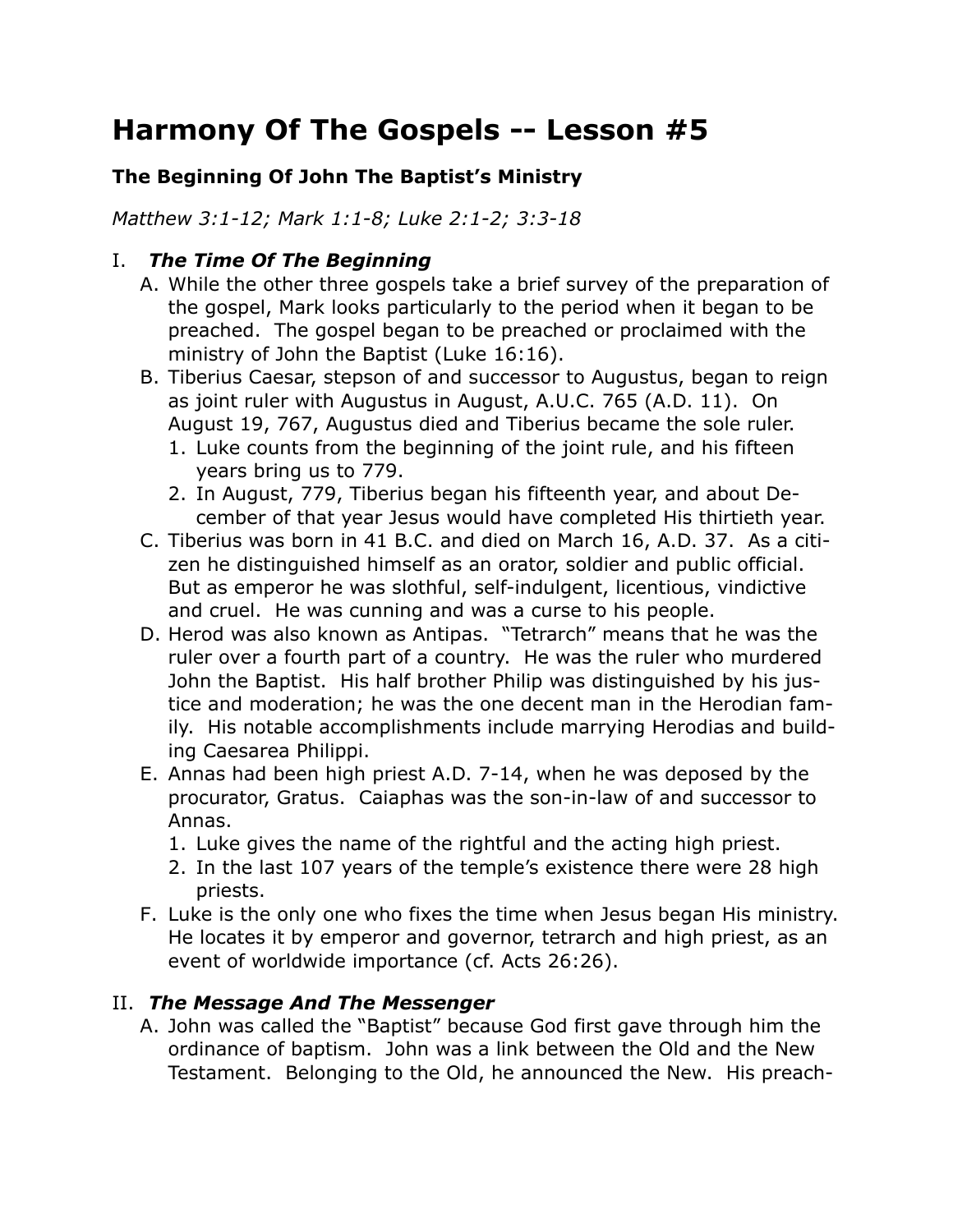ing was brief and unembellished. Its force lay in the importance of the truth announced.

- B. To repent is to change the will in reference to sin, resolving to sin no more. John sets forth the motive for repentance. Repentance is the duty, and the approach of the kingdom is the motive inciting to it. Only by repentance could the people be prepared for the kingdom.
- C. The term "kingdom of heaven" is peculiar to Matthew, who uses it 31 times. There are enough parallels among the synoptic gospels to imply that "kingdom of heaven" and "kingdom of God" denote the same thing.
- D. Mark says little about the prophets, but at the outset of his gospel he calls attention to the fact that the entire pathway of Jesus was the subject of prophetical prediction. The prophecy of Isaiah's had to relate only to John, for no other prophet ever made the wilderness the scene of his preaching. But John always preached there, and instead of going to the people he compelled the people to come out to him.
- E. Isaiah's language pictured a band of workmen preparing a road for their king through a rough, mountainous area. The real preparation was the transformation of repentance. By inducing repentance, John was to prepare the people to receive Jesus and His apostles, and to obey to their preaching.
- F. Locusts, like Western grasshoppers, were extremely plentiful. The Law declared them clean, and thus permitted the people to eat them for food (Leviticus 11:22). Many of the trees in the plains of Jericho such as the palm, fig, ash and tamarisk exuded sweet gums which went by the name of tree honey. The country also once abounded in wild bees, and their honey was very plentiful.
- G. Both Matthew and Luke show that some did not accept John's baptism (Matthew 11:23-25; Luke 7:30). On both sides of the river between the lake of Galilee and Jericho, there were many important cities, any one of which would be more apt to send its citizens to John's baptism than the proud capital of Jerusalem.
- H. In every stage of the Greek language the word "baptize" means "to immerse." John's baptism was instituted by God (John 1:33), just as Christian baptism was instituted by Christ (Matthew 28:19). As John's baptism was for the remission of sins, it was proper that it should be preceded by a confession of sins (cf. Acts 19:18; 1 John 1:9). Christian baptism calls only for a confession in Christ (Matthew 10:32-33; Romans 10:9-10).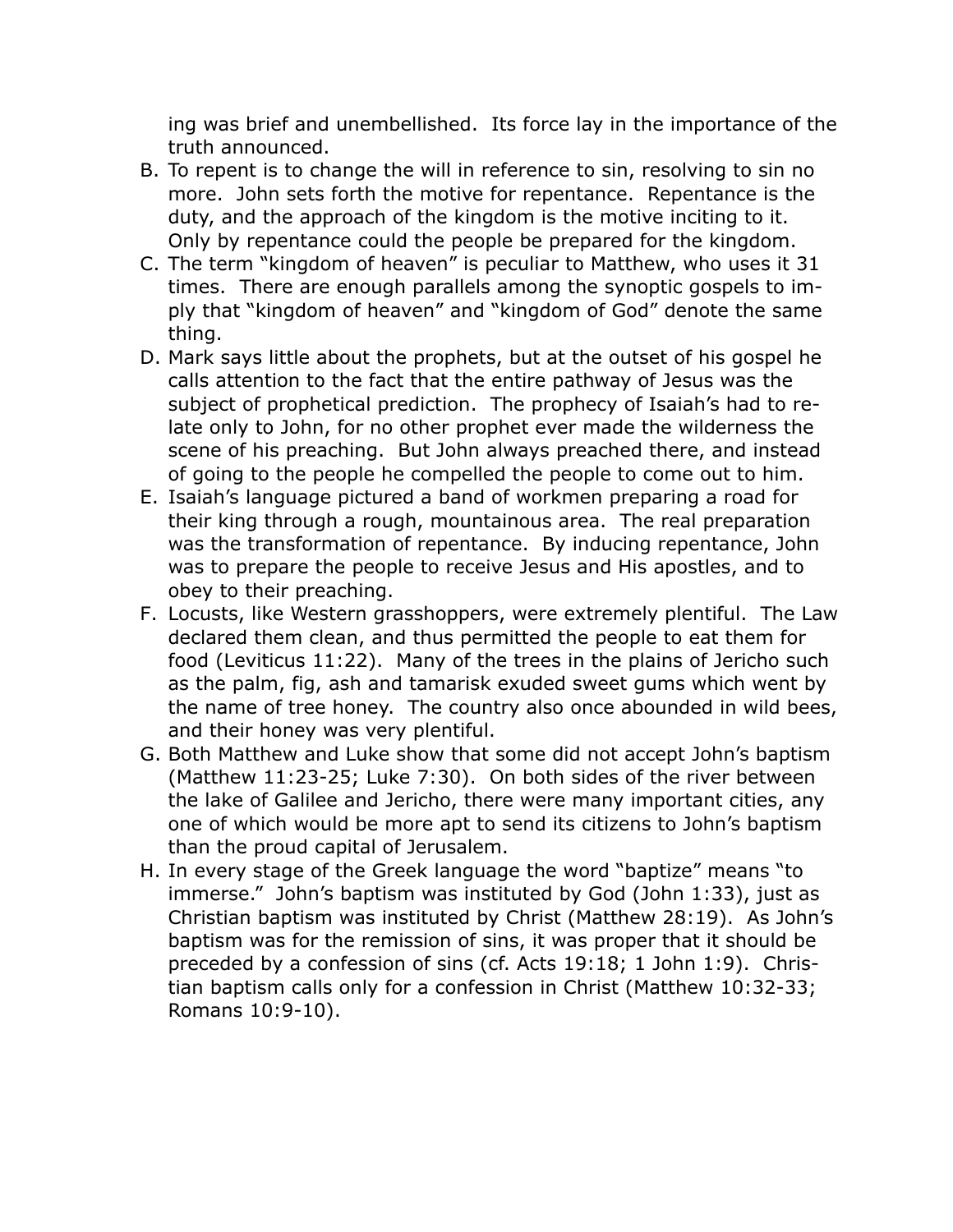### III. *A Specimen Of John's Preaching*

- A. John spoke primarily to the religious leaders of the day, but his condemnation indirectly included the multitude who followed their leadership.
	- 1. The "viper" was extremely poisonous (Acts 28:6; Isaiah 59:5).
	- 2. The figure means that the Jewish rulers were full of guile and malice, cunning and venom.
- B. With these words John gave them a strong rebuke, The serpent is an emblem of the devil, and Jesus not only repeated John's words (Matthew 12:35; 23:23, 33), but He interpreted the words, and told them plainly that they were "the children of the devil" (John 8:44).
- C. To all of John's hearers he preached the coming kingdom; to the impenitent he preached the coming wrath of God. The Bible has a voice of warning and condemnation, as well as a voice of invitation and love.
- D. The "fruits" of repentance means the manner of life which shows a real repentance. The Jews thought that the Messiah would rule over them as a nation, and that all Jews would, therefore, be by birthright citizens of His kingdom. They thought that descent from Abraham was all that would be necessary to bring them into that kingdom. John's words must have been very surprising to them.
- E. Their pride was more inexcusable because the Jews were clearly warned by their prophets that their privileges were not exclusive, and that they would by no means escape just punishment for their sins (Jeremiah 7:3-4; Micah 3:11).
	- 1. The New Testament teaches us that we are children of Abraham by faith, and not by blood; by spiritual and not carnal descent (Romans 4:12-16; Galatians 3:26; 6:15).
	- 2. It had been better for the Jews never to have heard of Abraham than to have falsely viewed the rights which they inherited from him.
- F. John answered the cry, "What must we do then?" by recommending them to do the very reverse of what they were doing, which, in their case, was true fruit of repentance.
	- 1. Two tunics were a luxury in a land where thousands were too poor to own even one.
	- 2. Wrath was coming, and he that would obtain mercy from it must show mercy (Matthew 5:7).
	- 3. A similar injunction is given to Christians elsewhere (2 Corinthians 8:13-15; James 2:15-17; 1 John 3:17).
- G. The Greeks regarded the word "publican" as synonymous with "plunderer." Suidas pictures the life of a publican as "unrestrained plunder, unblushing greed, shameless business." Being publicly condemned,